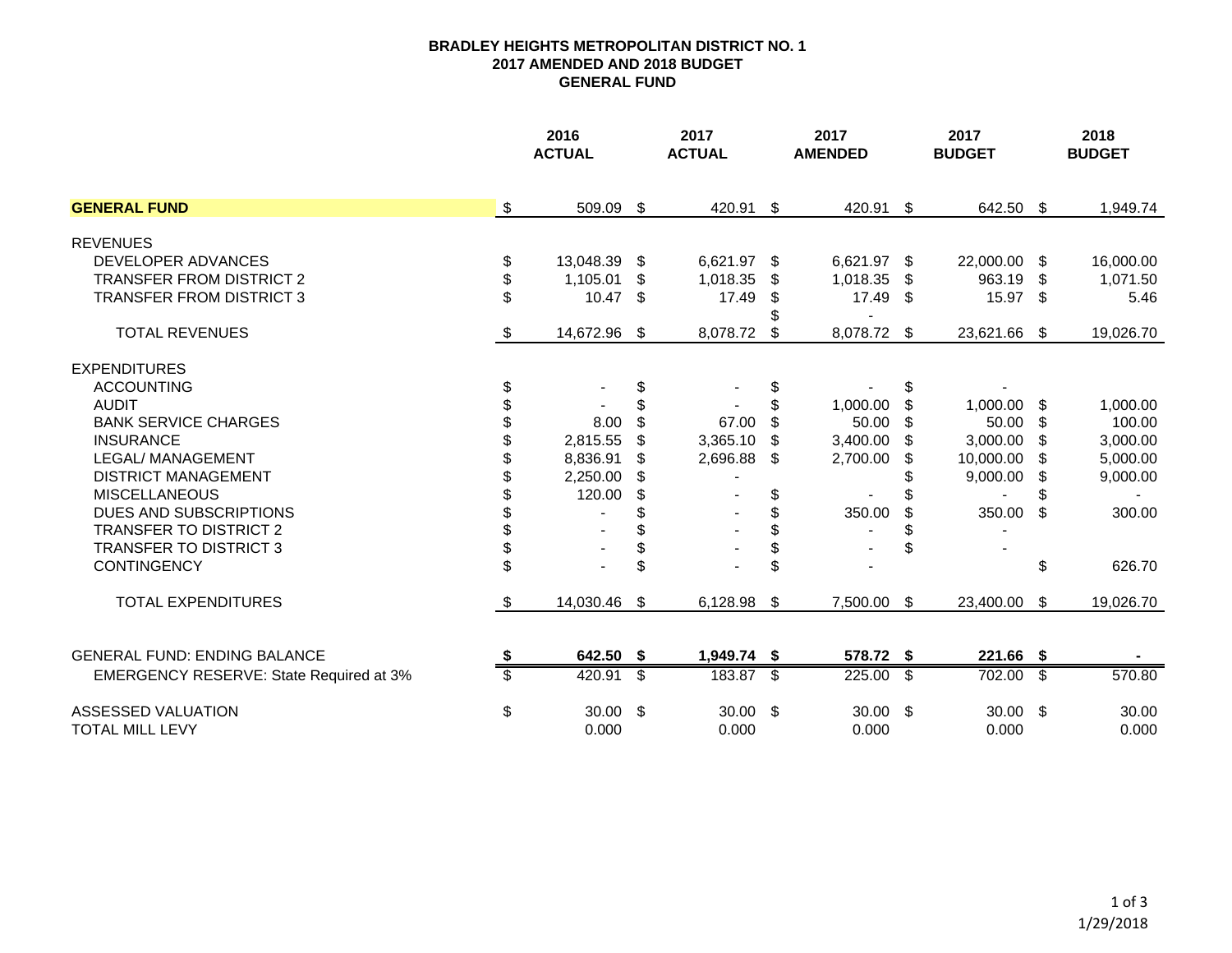## **BRADLEY HEIGHTS METROPOLITAN DISTRICT NO. 22017 AMENDED AND 2018 BUDGET GENERAL FUND**

|                                         |                | 2016<br><b>ACTUAL</b> |               | 2017<br><b>ACTUAL</b>    |    | 2017<br><b>AMENDED</b> |    | 2017<br><b>BUDGET</b> | 2018<br><b>BUDGET</b> |
|-----------------------------------------|----------------|-----------------------|---------------|--------------------------|----|------------------------|----|-----------------------|-----------------------|
| <b>GENERAL FUND</b>                     | $\sqrt[6]{3}$  | $\blacksquare$        | \$            | $\blacksquare$           | \$ | $\blacksquare$         | \$ |                       |                       |
| <b>REVENUES</b>                         |                |                       |               |                          |    |                        |    |                       |                       |
| <b>PROPERTY TAXES</b>                   | \$             | 1,044.64 \$           |               | 904.40 \$                |    | 904.40 \$              |    | 904.40 \$             | 1,010.80              |
| SPECIFIC OWNERSHIP TAXES                | \$             | 109.71                | \$            | 122.52                   | \$ | 122.52 \$              |    | $72.35$ \$            | 80.86                 |
| <b>DELINQUENT INTEREST</b>              |                |                       | \$            | 5.07                     | \$ | 5.07                   |    |                       |                       |
| DEVELOPER ADVANCES                      | $\mathfrak{S}$ |                       |               |                          | \$ |                        |    |                       |                       |
| <b>TRANSFER FROM DISTRICT 1</b>         |                |                       | \$            | $\overline{\phantom{0}}$ | \$ |                        |    |                       |                       |
| <b>TOTAL REVENUES</b>                   | \$             | 1,154.35              | \$            | 1,031.99 \$              |    | 1,031.99 \$            |    | 976.75 \$             | 1,091.66              |
| <b>EXPENDITURES</b>                     |                |                       |               |                          |    |                        |    |                       |                       |
| <b>ACCOUNTING</b>                       | \$             |                       | \$            |                          | \$ |                        | \$ |                       |                       |
| <b>AUDIT</b>                            | \$             |                       | \$            |                          | \$ |                        | \$ |                       |                       |
| <b>INSURANCE</b>                        |                |                       | \$            |                          | \$ |                        | \$ |                       |                       |
| LEGAL                                   |                |                       | \$            |                          | \$ |                        | \$ |                       |                       |
| DUES AND SUBSCRIPTIONS                  |                |                       |               |                          | \$ |                        | \$ |                       |                       |
| <b>CONTINGENCY</b>                      | \$             | 33.67                 | \$            |                          | \$ | 5.00                   |    |                       | 5.00                  |
| <b>TREASURER'S FEES</b>                 | \$             | 15.67                 | \$            | 13.64                    | \$ | $13.64$ \$             |    | $13.57$ \$            | 15.16                 |
| <b>TOTAL EXPENDITURES</b>               | \$             | 49.34 \$              |               | 13.64 \$                 |    | 18.64 \$               |    | $13.57$ \$            | 20.16                 |
| <b>TRANSFER TO DISTRICT 1</b>           | \$             | 1,105.01              | \$            | 1,018.35 \$              |    | $1,013.35$ \$          |    | 963.19 \$             | 1,071.50              |
| <b>GENERAL FUND: ENDING BALANCE</b>     | \$             | $0.00\,$ \$           |               |                          | \$ |                        | \$ | $(0.00)$ \$           | 0.00                  |
| EMERGENCY RESERVE: State Required at 3% | \$             | 1.48                  | \$            | 0.41                     | க  | 0.56                   | s) | $0.41 \quad$ \$       | 0.60                  |
| ASSESSED VALUATION                      | \$             | 26.11                 | $\sqrt[6]{3}$ | $22.61$ \$               |    | $22.61$ \$             |    | $22.61$ \$            | 25.27                 |
| MILL LEVY - O&M                         |                | 10.000                |               | 10.000                   |    | 10.000                 |    | 10.000                | 10.000                |
| MILL LEVY - DEBT                        |                | 30.000                |               | 30.000                   |    | 30.000                 |    | 30.000                | 30.000                |
| <b>TOTAL MILL LEVY</b>                  |                | 40.000                |               | 40.000                   |    | 40.000                 |    | 40.000                | 40.000                |